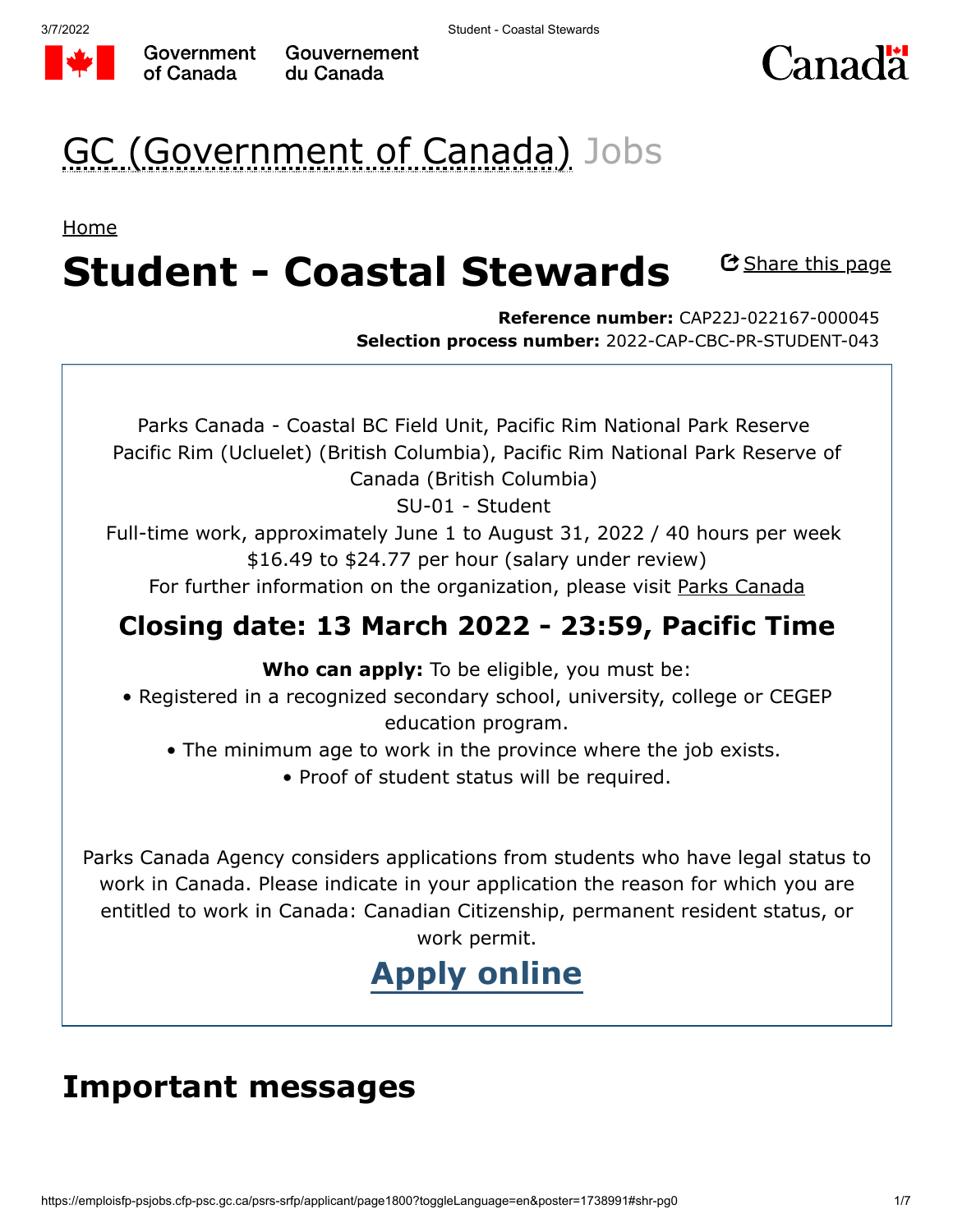We are committed to providing an inclusive and barrier-free work environment, starting with the hiring process. If you need to be accommodated during any phase of the evaluation process, please use the Contact information below to request specialized accommodation. All information received in relation to accommodation will be kept confidential.

#### [Assessment accommodation](https://www.canada.ca/en/public-service-commission/services/assessment-accommodation-page/how-to-request-assessment-accommodation.html)

We will only accept on-line applications received via the jobs.gc.ca site. Persons who are unable to apply on-line must contact cotec-betudiant-coastalbcstudent@pc.gc.ca prior to the closing date.

To submit an application on-line, please select the button "Apply Online" below.

#### PLEASE NOTE:

- Housing accommodations are not provided.

- Students will be required to cover all travel expenses to and from the location of work.

- While online application is the preferred method, your application can also be sent by e-mail to the following address: pc.cotec-betudiant-coastalbcstudent.pc@canada.ca in which case you must indicate the process reference number / work location(s).

\_\_\_\_\_\_\_\_\_\_\_\_\_\_\_\_\_\_\_ COVID-19 Vaccination:

\_\_\_\_\_\_\_\_\_\_\_\_\_\_\_\_\_\_\_

On November 8th, 2021, the Parks Canada Agency announced the details of its vaccination requirement for all employees.

As per the Policy on COVID-19 Vaccination for Parks Canada Agency, employees must attest to their vaccination status. The requirement for employees to be fully vaccinated applies whether they are teleworking, working remotely or working on-site. This is a condition of employment and it applies to indeterminate, determinate (term), casual, as and when required, and student hiring (full-time, part-time and seasonal). Should you reach the point in the selection process where it is necessary to ensure terms and conditions of employment are met, the hiring manager or a human resources representative will contact you in order to complete a vaccination attestation form.

## **Duties**

Pacific Rim National Park Reserve is seeking independent and highly motivated students to work within a team of Coastal Stewards. The primary duties are to patrol the coastal areas of the Long Beach Unit to provide prevention and education messaging related to common coastal risk factors to visitors. Duties will include assisting in delivering coastal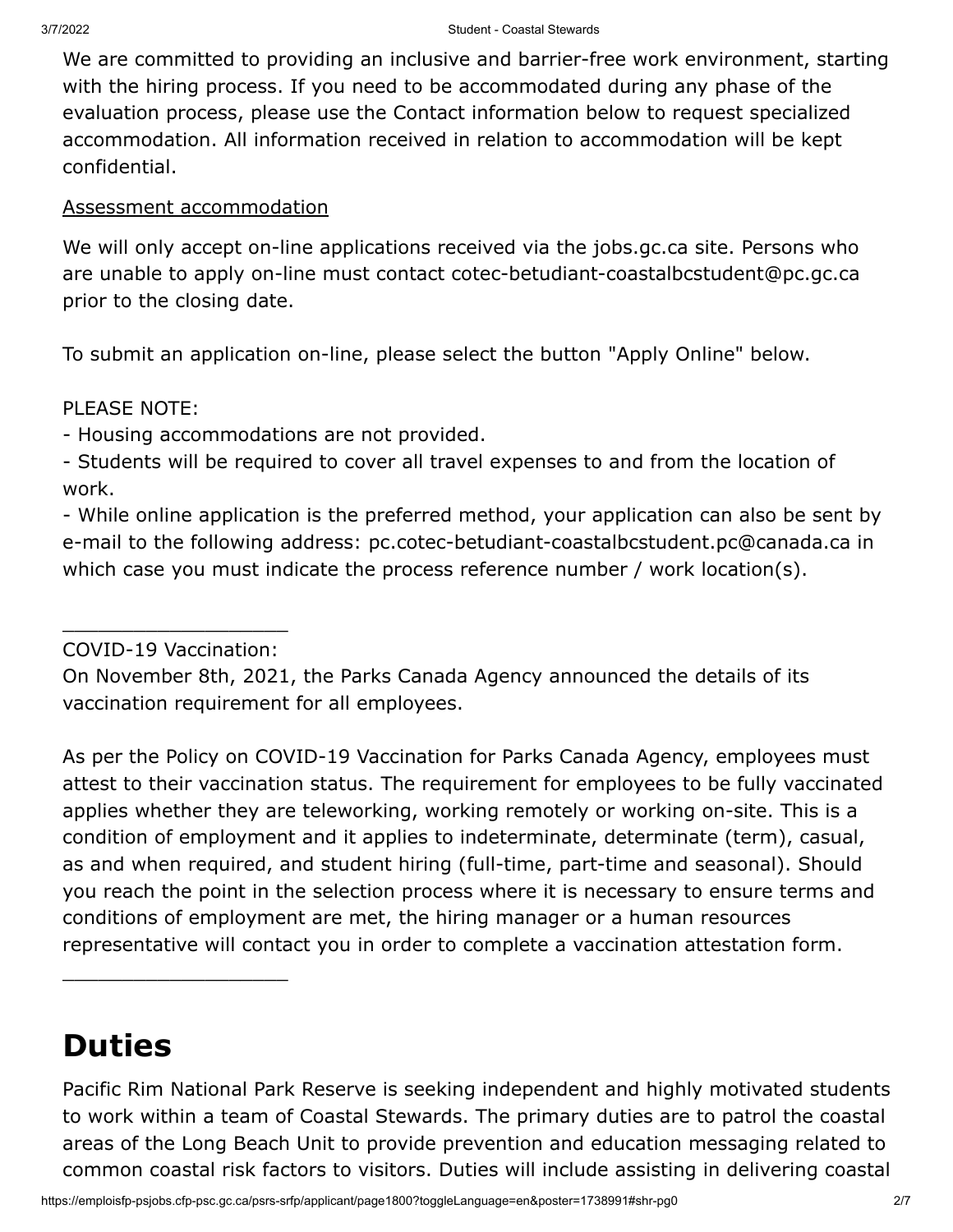safety/CoastSmart programs through prevention, education, and outreach activities. The students will engage visitors, stakeholders and outdoor enthusiasts to promote personal preparedness and encourage safe practice of outdoor activities.

As part of our fun and dynamic team, you will actively patrol waterfront areas and facilities, providing early incident recognition and minor emergency care when necessary. Students will be ensuring compliance with Parks Canada regulations throughout their shifts. Ultimately our goal is to provide a safe aquatic environment and a quality visitor experience for all park reserve users. This is a fast paced, challenging and engaging work environment. You will be working outdoors in all conditions, with variable shifts. If you enjoy working outside while promoting coastal safety, and feel that your knowledge, skills and abilities would be a good fit for this position, we would like to hear from you!

### **Work environment**

Parks Canada is a federal government agency responsible for the protection and presentation of Canada's outstanding natural and cultural resources through a system of national parks, national marine conservation areas and national historic sites in all regions of Canada.

Diversity and inclusion have always been at the core of our values. Diverse teams bring different perspectives and creative ideas that benefit our clients, the communities we serve and all of us as colleagues. We welcome applications from individuals with diverse abilities and from all backgrounds and identities.

### **Intent of the process**

The intent of this process is to hire students for the summer of 2022. We will only contact students who demonstrate clearly in the screening follow up questions that they possess the education and experience required for this opportunity.

The results may be used in the future to fill other temporary student vacancies that may arise in Coastal BC Field Unit, in various locations, with full or part-time hours for various tenures, depending on status of the selected candidate.

#### **Positions to be filled:** 6

## **Information you must provide**

Your résumé.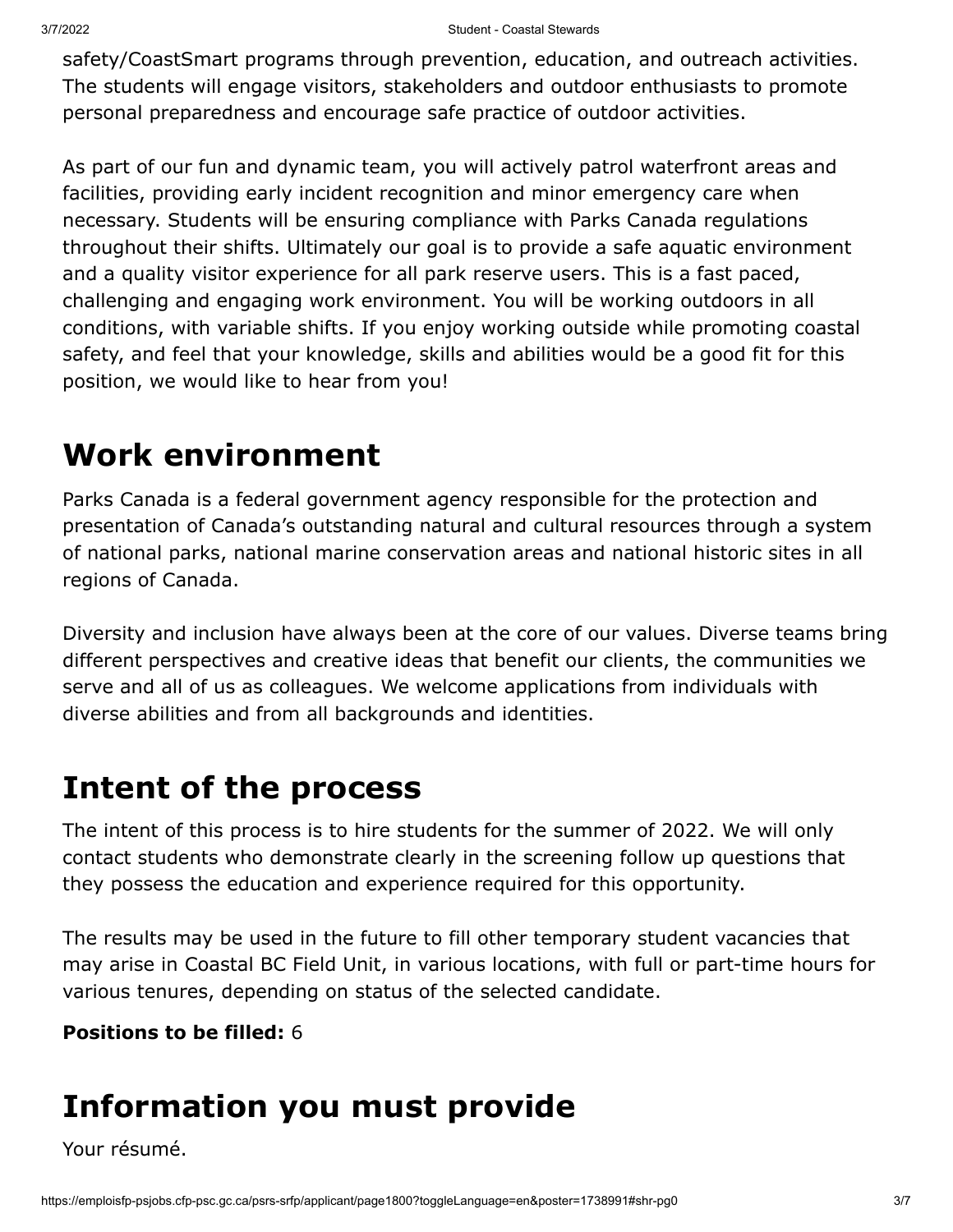Contact information for 3 references.

### **In order to be considered, your application must clearly explain how you meet the following (essential qualifications)**

#### EDUCATION:

Post-secondary students currently registered in a recognized College or University program.

NOTE: Proof of education will be required at time of screening.

#### [Degree equivalency](https://www.canada.ca/en/public-service-commission/jobs/services/gc-jobs/degree-equivalency.html)

EXPERIENCE:

- Experience conducting field work/and or working outdoors.
- Experience interacting with the public in a prevention/education context.
- Experience in coastal recreation activities such as surf sports, kayaking, hiking etc.

## **The following will be applied / assessed at a later date (essential for the job)**

Various language requirements

- English essential.
- French as a second language is an asset.

### [Information on language requirements](https://www.canada.ca/en/public-service-commission/jobs/services/gc-jobs/language-requirements-candidates.html)

KNOWLEDGE:

- Knowledge of the drowning prevention chain and risk management strategies.
- Knowledge of the coastal environment and associated hazards.
- Knowledge of the Pacific Rim region.

### ABILITIES:

- To work within a team environment.
- Communicates effectively orally and in writing.
- Ability to follow procedures and protocols.
- To recognize risky visitor behaviour and address unsafe conditions.
- To assist in response to emergency situations, and perform under stress.

### PERSONAL SUITABILITY:

- Judgement.
- Is responsible/accountable.
- Personally connects with others.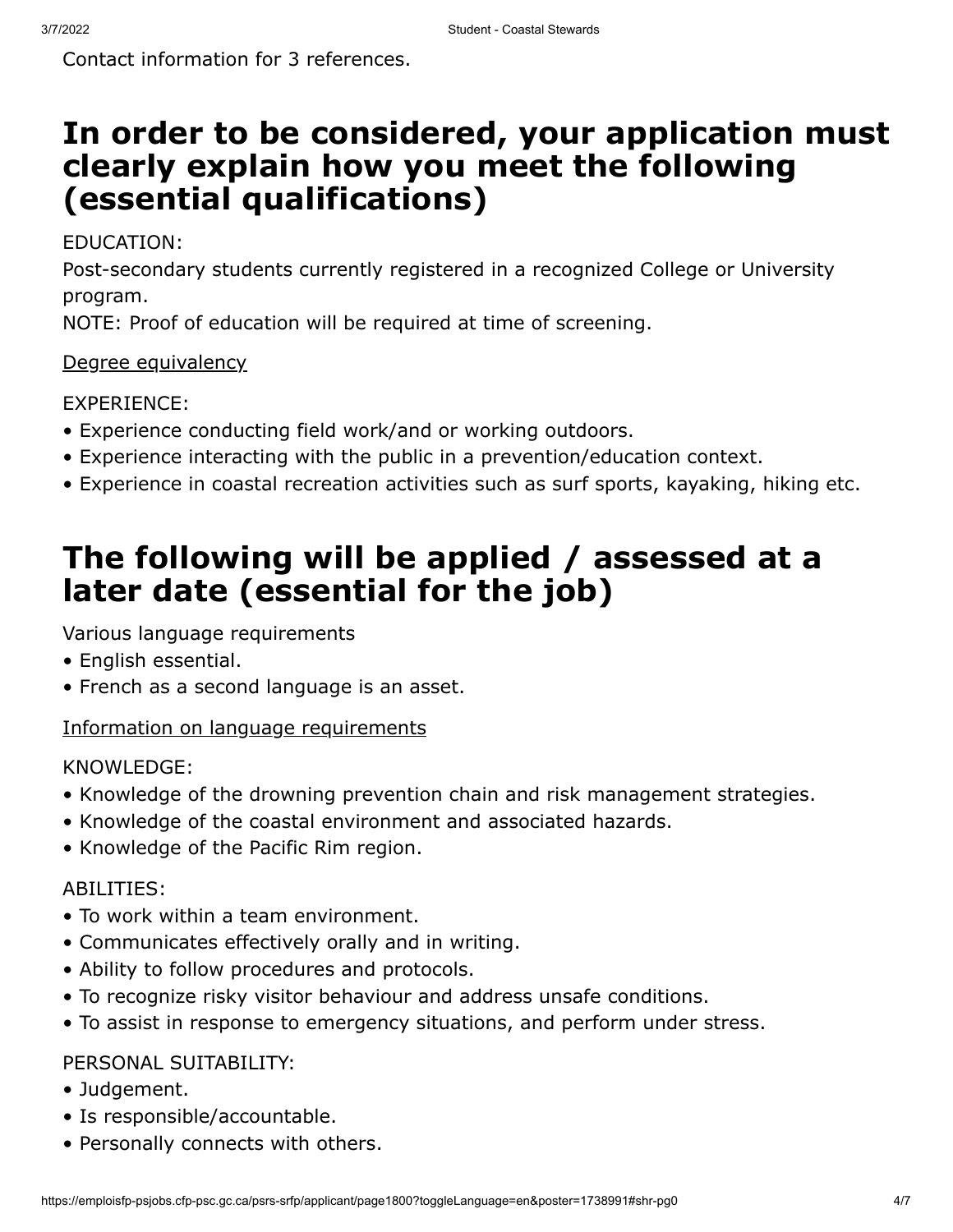### **The following may be applied / assessed at a later date (may be needed for the job)**

OCCUPATIONAL CERTIFICATIONS:

- Standard First Aid certification.\*
- Cardio Pulmonary Resuscitation (CPR) "Basic Rescuer".\*

\*Copies of current certification (awards) will be required at time of screening.

ADDITIONAL OCCUPATIONAL CERTIFICATIONS (would be considered an asset):

- A valid Canadian National Lifeguard Service (NLS) Certification.\*
- Possession of Aquatic Emergency Care, Wilderness First aid, Emergency Medical Responder or Emergency Medical Technician certifications.\*
- Incident Command System 100.\*
- Bronze Cross.\*
- Bronze Medallion.\*

\*Copies of current certification (awards) will be required at time of screening.

#### ADDITIONAL EXPERIENCE:

• Experience working, volunteering, planning and/or coordinating public events.

ADDITIONAL KNOWLEDGE:

• Knowledge of the CoastSmart campaign.

## **Conditions of employment**

- Proof of enrollment in a post-secondary institution (done at the time of hiring).
- Obtain and maintain Reliability Status security clearance with fingerprints (done at the time of hiring).
- Willingness to use safe work practices (training and terms of use provided).
- Willingness to wear the appropriate Parks Canada uniform, including identifier clothing and personal safety equipment.
- Willingness to work outdoors and stand/walk for extended periods of time (sometimes in adverse weather conditions).
- Willingness to work irregular hours, overtime, weekends, and/or statutory holidays and provincial/territorial holidays, when required.
- Willingness to work and/or travel in varied terrain and weather by various means of transportation.
- Willingness to perform under reasonable physical stresses (i.e. hiking, walking, lifting, pushing or pulling, etc.).
- Ability and willingness to assist during emergency situations.
- Possession and maintenance of Essential Occupational Certifications.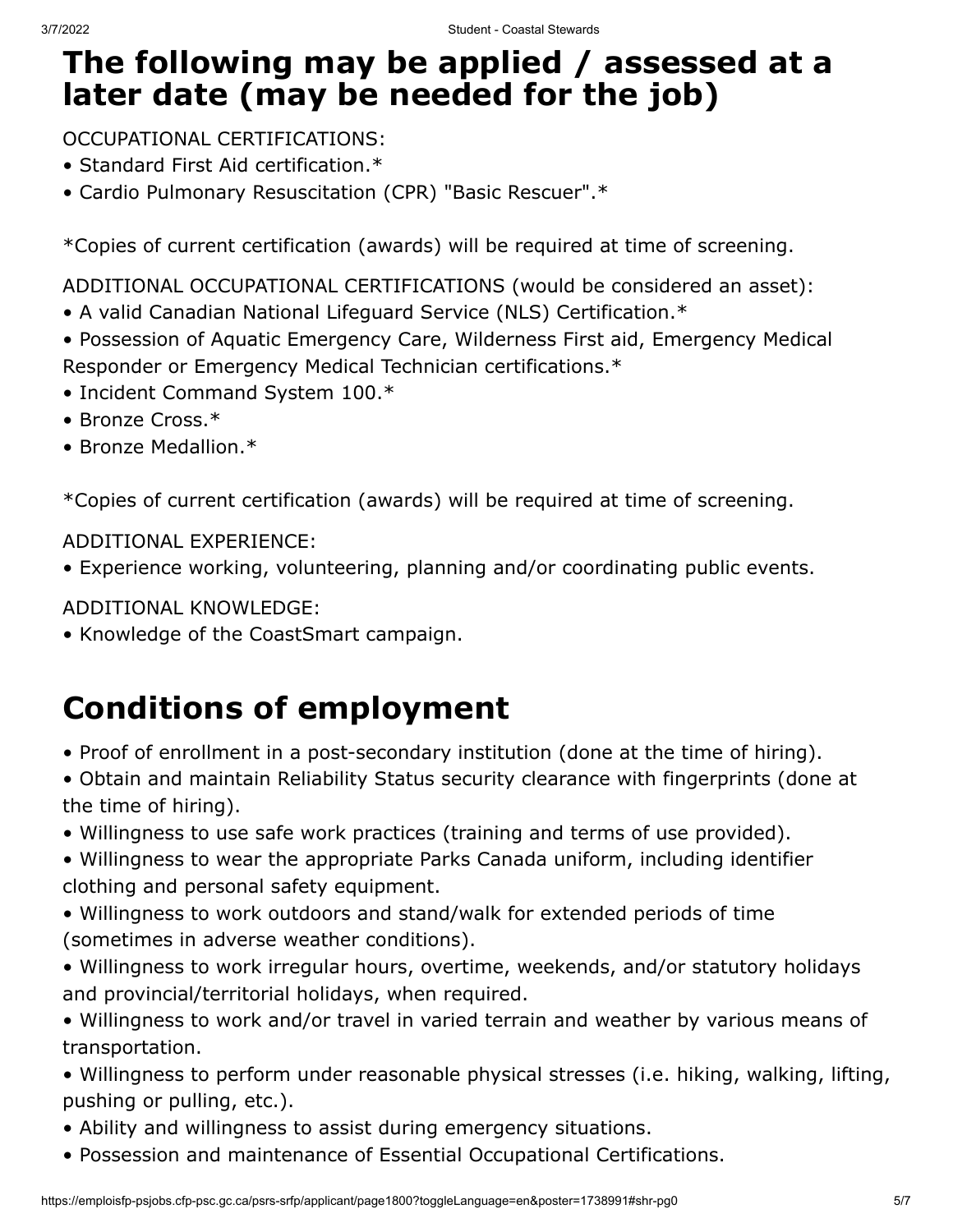• Possession and maintenance of a valid Class 5 Drivers License.

#### COVID-19 VACCINATION:

• All Parks Canada Agency employees are required to be fully vaccinated against COVID-19 and attest to their vaccination status unless accommodated based on a medical contraindication, religion, or another prohibited ground of discrimination as defined under the Canadian Human Rights Act.

### **Other information**

The Public Service of Canada is committed to building a skilled and diverse workforce that reflects the Canadians we serve. We promote employment equity and encourage you to indicate if you belong to one of the designated groups when you apply.

[Information on employment equity](https://www.canada.ca/en/public-service-commission/jobs/services/gc-jobs/employment-equity.html)

\*\*\*\*\*\*\*\*\*\*\*\*\*\*\*\*\*\*\*\*\*\*\*\*\*\*\*\*\*\*\*\*\*\*\*\*\*\*

For tips to navigate the application process step by step, refer to the following site: https://www.youtube.com/watch?v=0GW7P3g9hhI. \*\*\*\*\*\*\*\*\*\*\*\*\*\*\*\*\*\*\*\*\*\*\*\*\*\*\*\*\*\*\*\*\*\*\*\*\*\*\*

Parks Canada is committed to the principles of diversity and employment equity under the Employment Equity Act, and strives to ensure that our workforce reflects the diverse nature of Canadian society. In support of achieving a representative workforce, preference may be given to qualified candidates who self-identify as belonging to an employment equity group such as Indigenous peoples, persons with disabilities, LGBTQ2+ youth, rural youth, and members of racially minoritized groups and encourage applicants to self-identify in their application.

Please submit your completed application, including all of the above-mentioned documentation. Failure to do so may result in your application being rejected.

The Parks Canada Agency is established as a separate employer in the Federal Public Service under the Financial Administration Act. Persons appointed to the Agency continue to be part of the Public Service. The Parks Canada Agency operates under its own human resources framework outside of the Public Service Employment Act and in line with values of fairness, competence and respect, and its operating principles.

In accordance with paragraph 8(2)(a) of the Privacy Act, information or material, whether provided directly by the candidate or otherwise obtained by the selection board, used during the selection process for the purpose of assessing a candidate may be used as part of the selection review and recourse processes. Such relevant information may be provided to third parties, such as other candidates or their